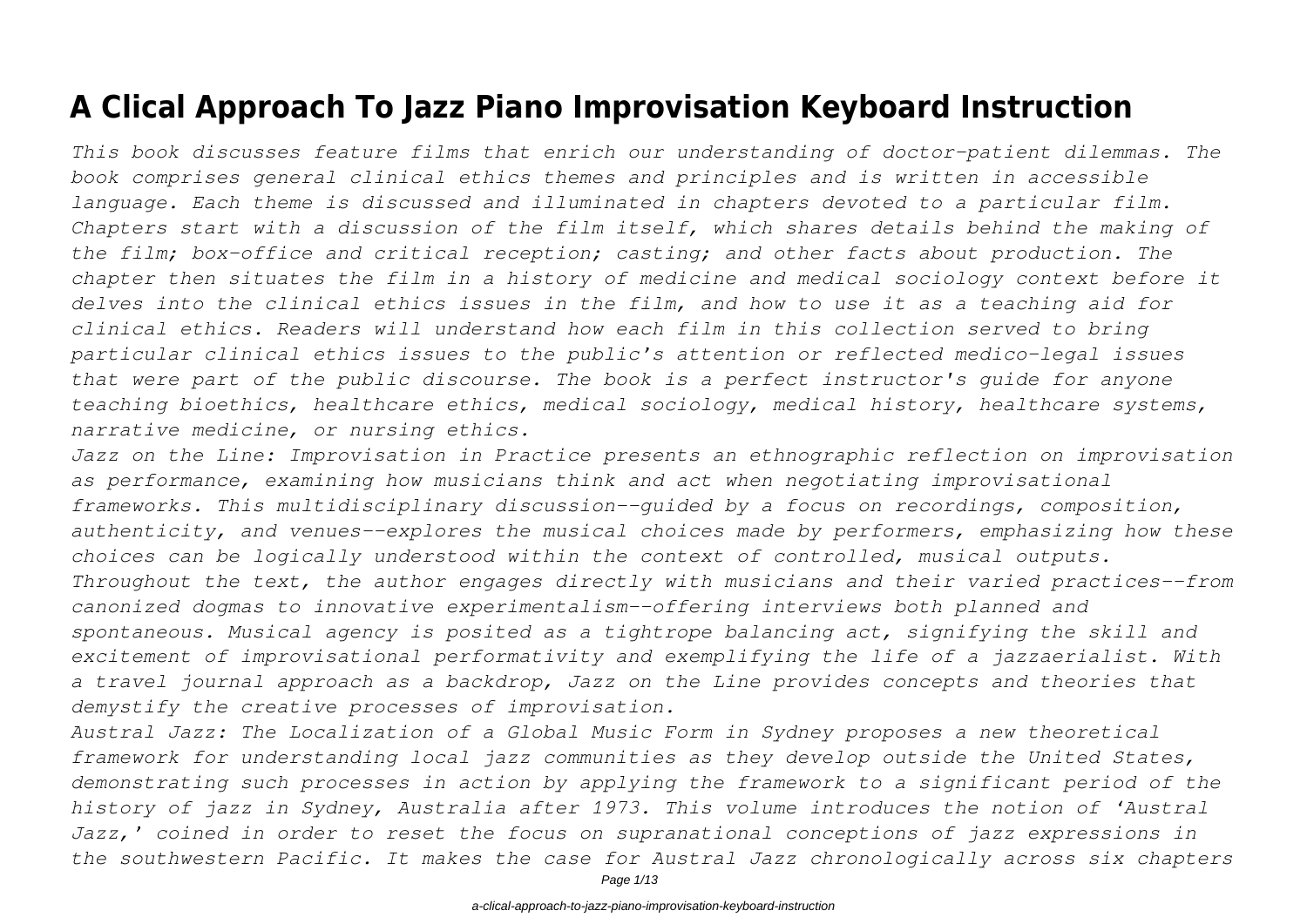*that discuss, interpret and critique major events and seminal recordings, tracing the development of the Austral shift from a pre-Austral period prior to 1973. Austral Jazz presents a fresh approach to understanding the development of jazz communities, and while its focus is on the Sydney scene after 1973, the 'Austral' theory can be applied to creative communities globally. A creative shift took place in Sydney in the early 1970s, which led to the flourishing of a new kind of jazz-based expression, one that reflected Australia's increasingly globalized and multicultural outlook. This study is timely, and it builds on the work of local jazz researchers. Historiographical understandings of global developments in jazz can be understood within a framework of four overarching narratives: The 'birth and belonging' narrative; the 'spread and adaptation' narrative; the 'pluralization by localization' narrative; and the 'selffashioning of the already local' narrative.*

*Improbasen is a Norwegian private learning centre that offers beginner's instrumental tuition within jazz improvisation for children between the ages of 7 and 15. This book springs out of a two-year ethnographic study of the teaching and learning activity at Improbasen, highlighting features from the micro-interactions within the lessons, the organisation of Improbasen, and its international activity. Music teachers, students, and scholars within music education as well as jazz research will benefit from the perspectives presented in the book, which shows how children systematically acquire tools for improvisation and shared codes for interplay. Through a process of guided participation in jazz culture, even very young children are empowered to take part in a global, creative musical practice with improvisation as an educational core. This book critically engages in current discussions about jazz pedagogy, inclusion and gender equity, beginning instrumental tuition, creativity, and authenticity in childhood.*

*A Teacher's Handbook*

*Hoping and Coping in a World of Hurt*

*Medical Profiles of Jazz Greats*

*Umoja*

*Ugly Prey*

*Jazz Times*

*Evidence-based Family Medicine*

Learn to calculate drug dosages safely, accurately, and easily with Kee's Clinical Calculations, 9th Edition! This marketleading text covers all four major drug calculation methods, including ratio & proportion, formula, fractional equation, and Page 2/13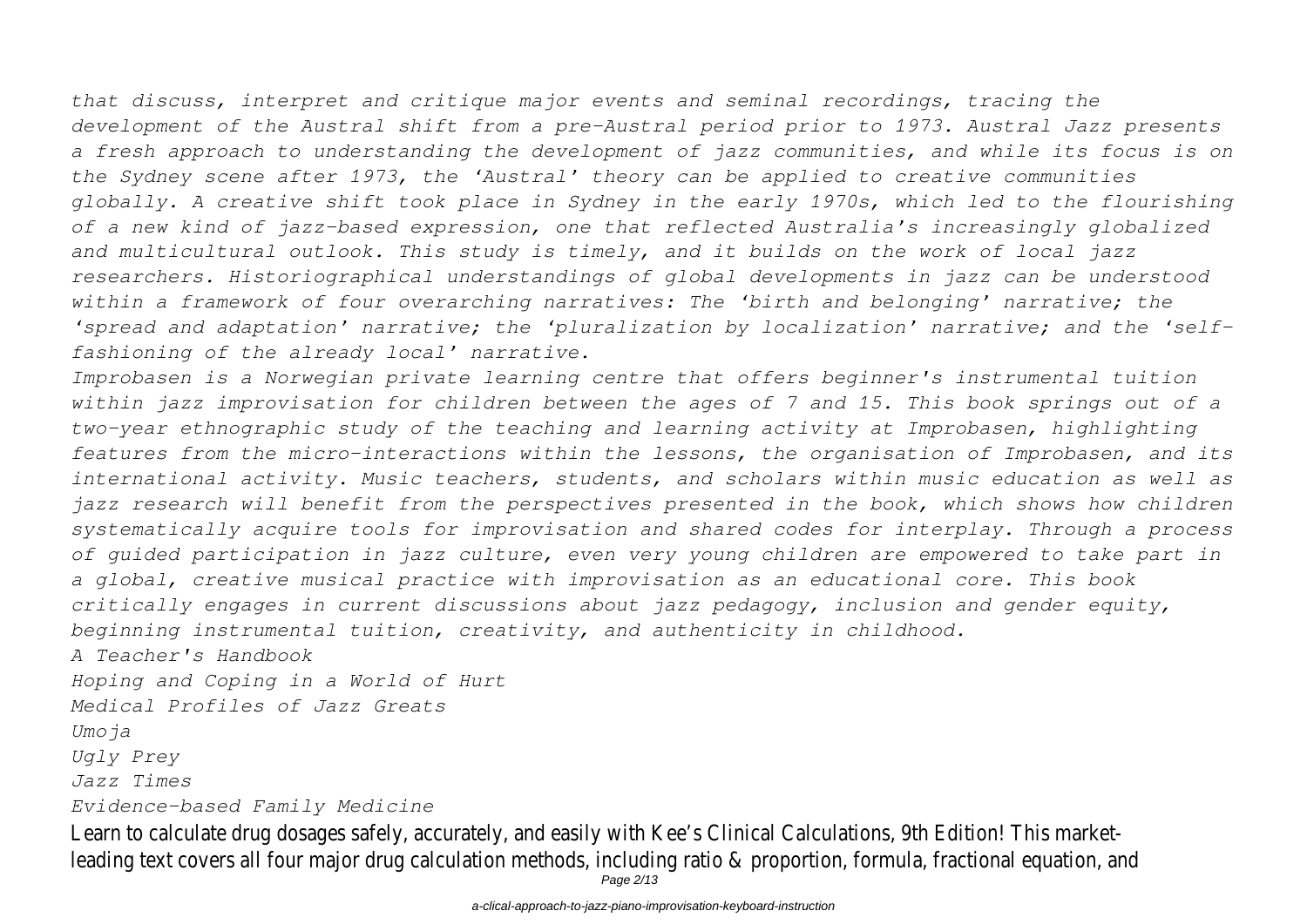dimensional analysis. It also includes practice problems for both general care as well as specialty areas such as pediatrics, labor and delivery, critical care, and community nursing. With its market-leading, comprehensive coverage; strong emphasis on patient safety; and the incorporation of the latest information on antidiabetic agents, anticoagulant agents, drug

administration techniques, and devices; Kee remains the winning choice for easy drug calculation mastery. Coverage of all four major drug calculation methods includes ratio & proportion, formula, fractional equation, and dimensional analysis to help you learn and apply the method that works best for you. The latest information on drug administration techniques and devices helps you master the most up-to-date techniques of drug administration, including oral, intravenous, intra-muscular, subcutaneous, and other routes. Caution boxes provide alerts to problems or issues related to various drugs and their administration. Information on infusion pumps covers enteral, single, multi-channel, PCA, and insulin; and explains their use in drug administration. Calculations for Specialty Areas section addresses the drug calculations needed to practice in pediatric, critical care, labor and delivery, and community settings. Detailed, full-color photos and illustrations show the most current equipment for IV therapy, the latest types of pumps, and the newest syringes. Comprehensive post-test lets you test your knowledge of key concepts from the text. NEW! Updated information on Antidiabetic Agents (orals and injectables) has been added throughout the text where appropriate. NEW! Updated content on Anticoagulant Agents is housed in an all-new chapter. NEW! Colorized abbreviations for the four methods of calculation (BF, RP, FE, and DA) appear in the Example Problems sections. NEW! Updated content and patient safety guidelines throughout the text reflects the latest practices and procedures. NEW! Updated practice problems across the text incorporate the latest drugs and dosages. Informal Learning, Practitioner Inquiry and Occupational Education explores how practitioners in a variety of occupations perform their jobs and argues that working and learning are intricately connected. Drawing on theories around working and learning in informal, formal and lifelong settings, the book gives insights into how workers negotiate their occupational practices. The book investigates four related concepts – informal learning, practitioner inquiry, occupational education and epistemological perspectives. The combinations of theories and empirical case studies are used to provide a conceptual framework of inquiry where knowledge, abilities, experiences and skill sets play a significant aspect. It presents 11 case studies of professions ranging from conventional occupations of acting, detective work, international road transportation to emerging professions of boardroom consultancy, nutritional therapy and opinion leadership. This book will be of great interest for academics, scholars and postgraduate students who are engaged in the study of informal education, vocational education and occupation-related programmes. It will also offer significant insights for related education practitioners wanting to have greater understanding of their own journeys and practices.

Joni Mitchell is one of the most celebrated artists of the last half century, and her landmark 1971 album, Blue, is one of her<br>Page 3/13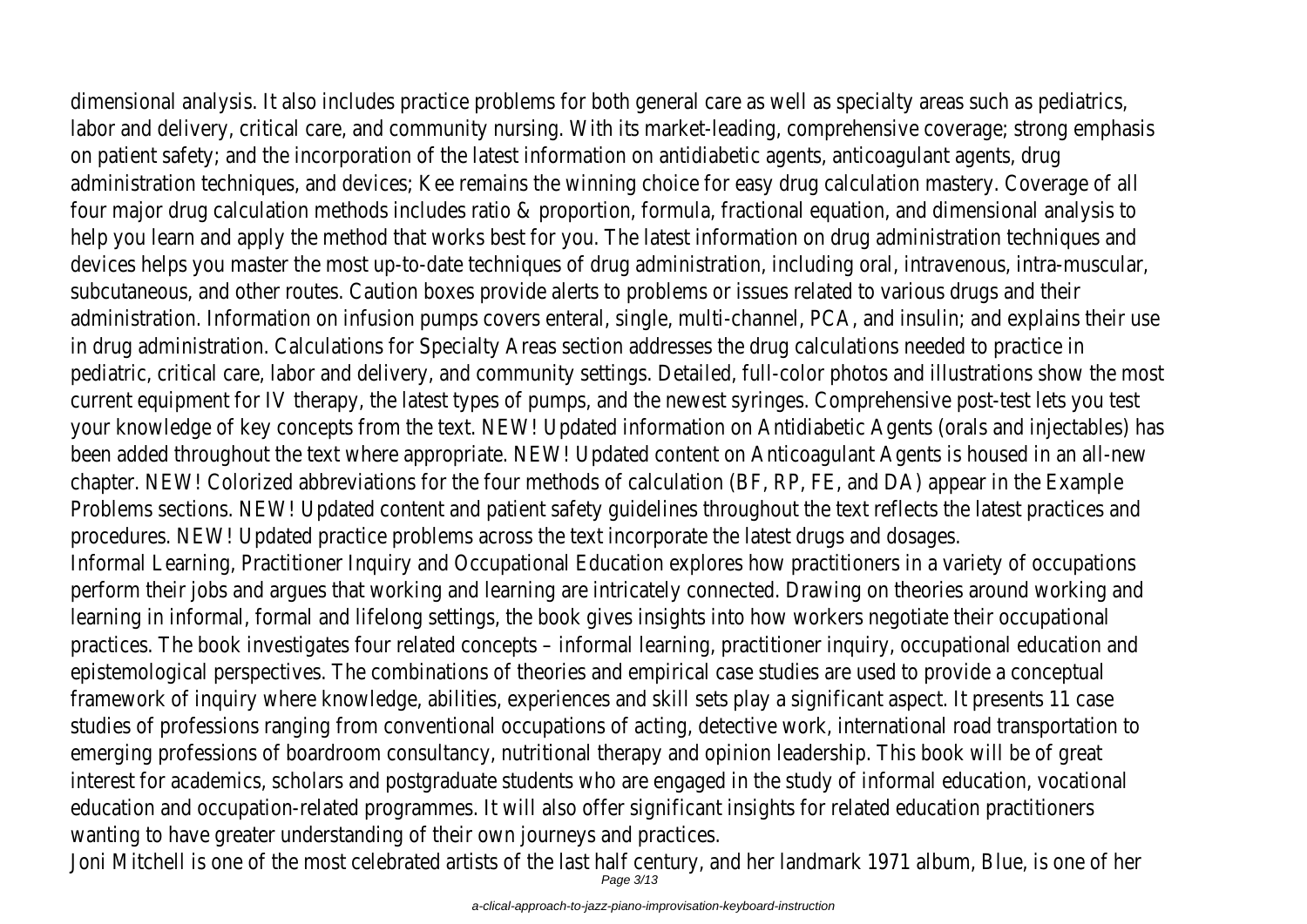most beloved and revered works. Generations of people have come of age listening to the album, inspired by the way it clarified their own difficult emotions. Critics and musicians admire the idiosyncratic virtuosity of its compositions. Will You Take Me As I Am -- the first book about Joni Mitchell to include original interviews with her -- looks at Blue to explore the development of an extraordinary artist, the history of songwriting, and much more. In extensive conversations with Mitchell, Michelle Mercer heard firsthand about Joni's internal and external journeys as she composed the largely autobiographical albums of what Mercer calls her Blue Period, which lasted through the mid-1970s. Incorporating biography, memoir, reportage, criticism, and interviews into an illuminating narrative, Mercer moves beyond the "making of an album" genre to arrive at a new form of music writing. In 1970, Mitchell was living with Graham Nash in Laurel Canyon and had made a name for herself as a so-called folk singer notable for her soaring voice and skillful compositions. Soon, though, feeling hemmed in, she fled to the hippie cave community of Matala, Greece. Here and on further travels, her compositions were freshly inspired by the lands and people she encountered as well as by her own radically changing interior landscape. After returning home to record Blue, Mitchell retreated to British Columbia, eventually reemerging as the leader of a successful jazz-rock group and turning outward in her songwriting toward social commentary. Finally, a stint with Bob Dylan's Rolling Thunder Revue and a pivotal meeting with the Tibetan lama ChÖgyam Trungpa prompted Mitchell's return to personal songwriting, which resulted in her 1976 masterpiece album, Hejira. Mercer interlaces this fascinating account of Mitchell's Blue Period with meditations on topics related to her work, including the impact of landscape on music, the value of autobiographical songwriting for artist and listener, and the literary history of confessionalism. Mercer also provides rich analyses of Mitchell's creative achievements: her innovative manner of marrying lyrics to melody; her inventive, highly expressive chords that achieve her signature blend of wonder and melancholy; how she pioneered personal songwriting and, along with Bob Dylan and Leonard Cohen, brought a new literacy to the popular song. Fans will appreciate the previously unpublished photos and a coda of Mitchell's unedited commentary on the places, books, music, pastimes, and philosophies she holds dear. This utterly original book offers a unique portrait of a great musician and her remarkable work, as well as new perspectives on the art of songwriting itself.

Res. en inglés y alemán.

Marker

A Social Psychological Approach Musicians and Hearing Loss Essays Toward Materiality Musical Imaginations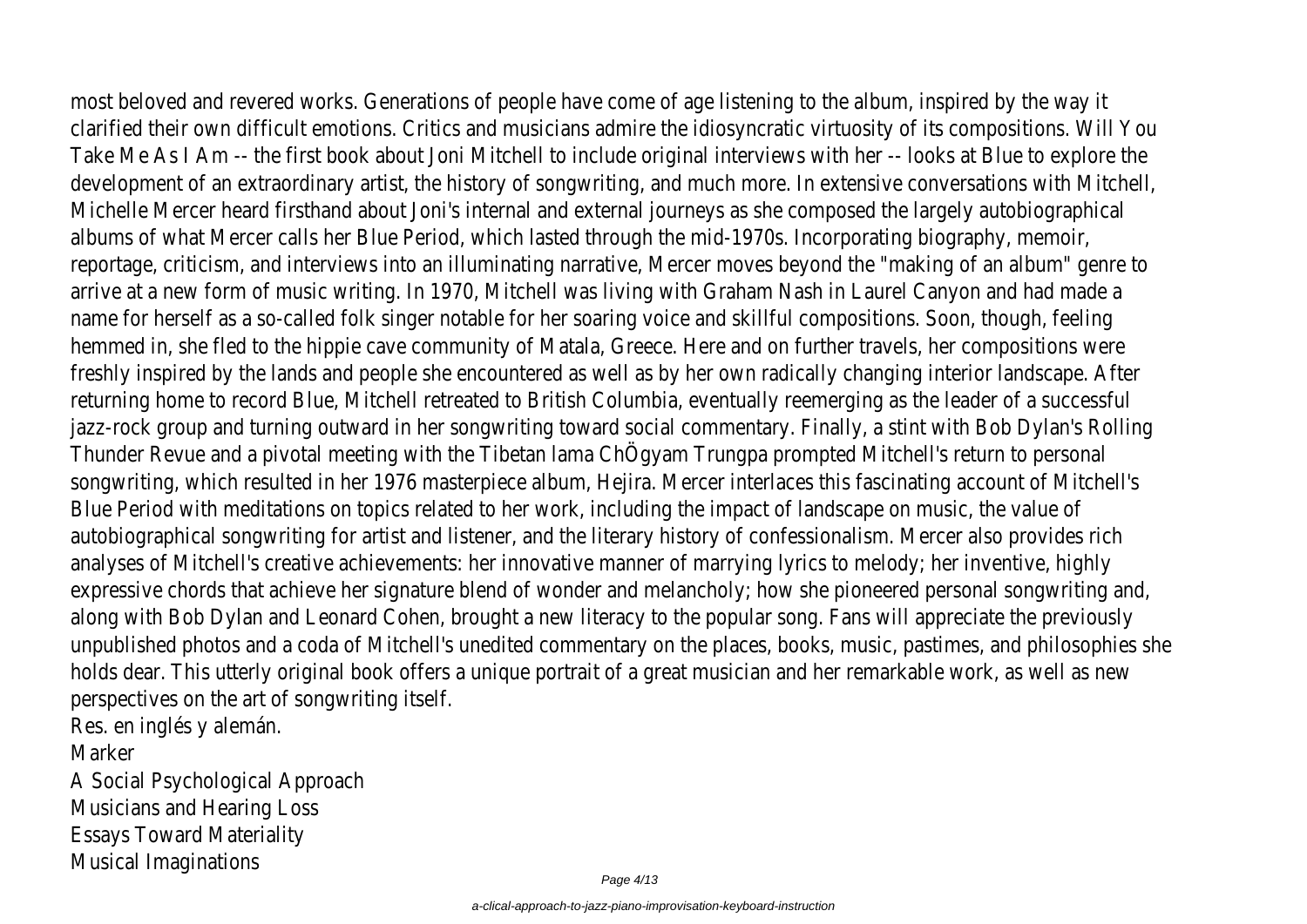## The Jazz Cataclysm A Chromatic Approach to Jazz Harmony and Melody

**With his signature blend of suspense and science, Robin Cook delivers an electrifying pageturner that delves into the murky ethics of developing genomic medicine and modern-day health care... As her relationship with Dr. Jack Stapleton begins to unravel, Dr. Laurie Montgomery starts investigating the inexplicable deaths of young, healthy people after successful routine surgery. She discovers that the deaths might be intentional—the work of a remarkably clever serial killer with a shocking motive. And then Laurie is hit with more devastating news: she might be carrying the genetic marker for breast cancer. As the need for answers becomes more urgent, Laurie is pulled into the nightmare as a potential victim herself. With time winding down, she and Jack must put aside the tensions between them in a race to connect the dots—and save Laurie's life...**

**Solution-Focused Play Therapy is an essential text that blends the process of play therapy with solution-focused therapy. With a focus on child strengths and resources, this book identifies key concepts and principles in solution-focused play therapy (SFPT). The author provides neurobiological and developmental support for SFPT and guidance on how practitioners can transition from using a non-directive approach to a more directive and activity-based approach based on the developmental needs of the child. Chapters describe the 12 basic skills needed for employing this approach with children of all ages and their families. Harnessing a strengths-oriented approach, the author presents expressive ways to use key SFPT techniques, including the miracle question, scaling, finding exceptions, and endof-session feedback. Clinicians will come away from the book with a suite of interventions, strategies, handouts, and forms that can be employed with children of all ages and their families, from strength-based assessment and treatment planning to the final celebration session.**

**Burt Korall is widely recognized as the most authoritative writer on jazz drumming. His first book Drummin' Men--The Heartbeat of Jazz: The Swing Era is considered a classic. Now, in this exciting sequel, Korall offers a richly informative history of drumming in the Bebop era. Korall looks at this music through the eyes of the musicians themselves, covering a whole range of**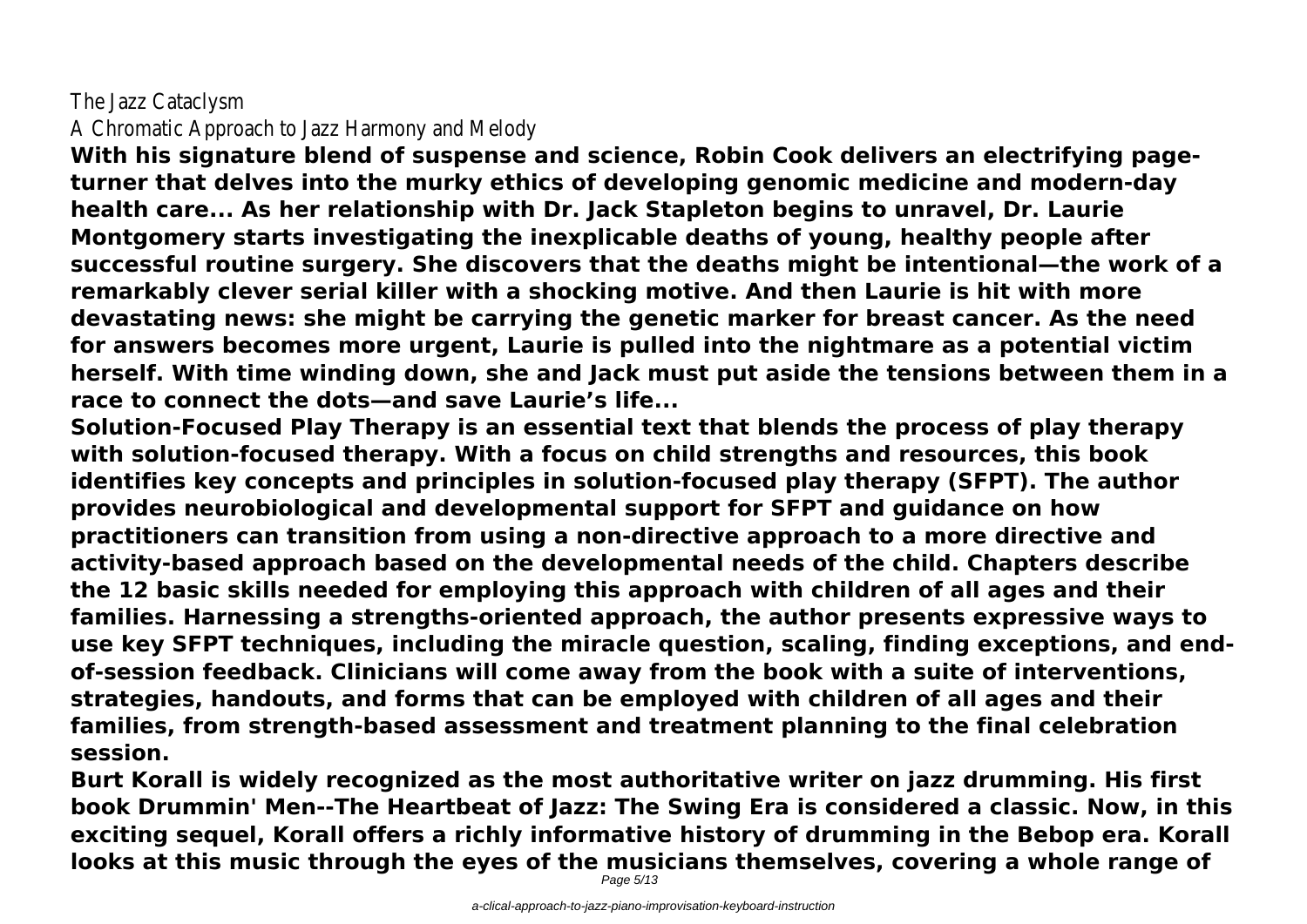**important jazz drummers, but focusing upon the most original and significant--principally Kenny Clarke, Max Roach, and Art Blakey. Korall provides a knowledgeable background about the history of bebop--and the unfortunate and almost universal heroin addiction that swept through the jazz world in the wake of Charlie Parker's habit. The book contains Korall's own memoir of nearly 50 years in the jazz world, linked by his narrative of the careers of these drummers and their place in the bebop jazz scene.**

**First Published in 2001. Routledge is an imprint of Taylor & Francis, an informa company. Coda Magazine**

**Information Mastery**

**The Biography**

**Phish**

#### **A Clinical Approach for Helping Children Catalog of Copyright Entries**

# **Solution-Focused Play Therapy**

*All aspects of life involve movement. This book offers a broad, new theoretical framework of how integrated movement occurs, with ideas from recent science, and practical explorations. Aimed at teachers and trainees of the Alexander technique, and all movement educators and somatic therapists, it uses accessible language to enable experiential learning. The explorations are simple techniques that build to enable practitioners both to look after themselves in life and practice, and to use with clients to help them understand and integrate what we offer them. The book takes an evolutionary theme - what movement capacity we have lost in Western culture and how we can re-access it by reawakening older, more balanced movement patterns. The twelve fundamentals of integrated movement described are all practical: biomechanics is one structural fundamental, while many others are aspects of perception and thinking. These are much more part of movement than is mostly realised, because optimal movement is organised around our awareness, focus and goals. The book emerges out of lessons taken between 1990 and 1994 with Miss Goldie, who worked alongside Alexander for thirty years and was closest to him. It presents a new interpretation of how Alexander developed the technique, and what happened next. The explorations recapture the essence of her teaching, and discovers the full scope of methods Alexander must have used to work on himself. The body of*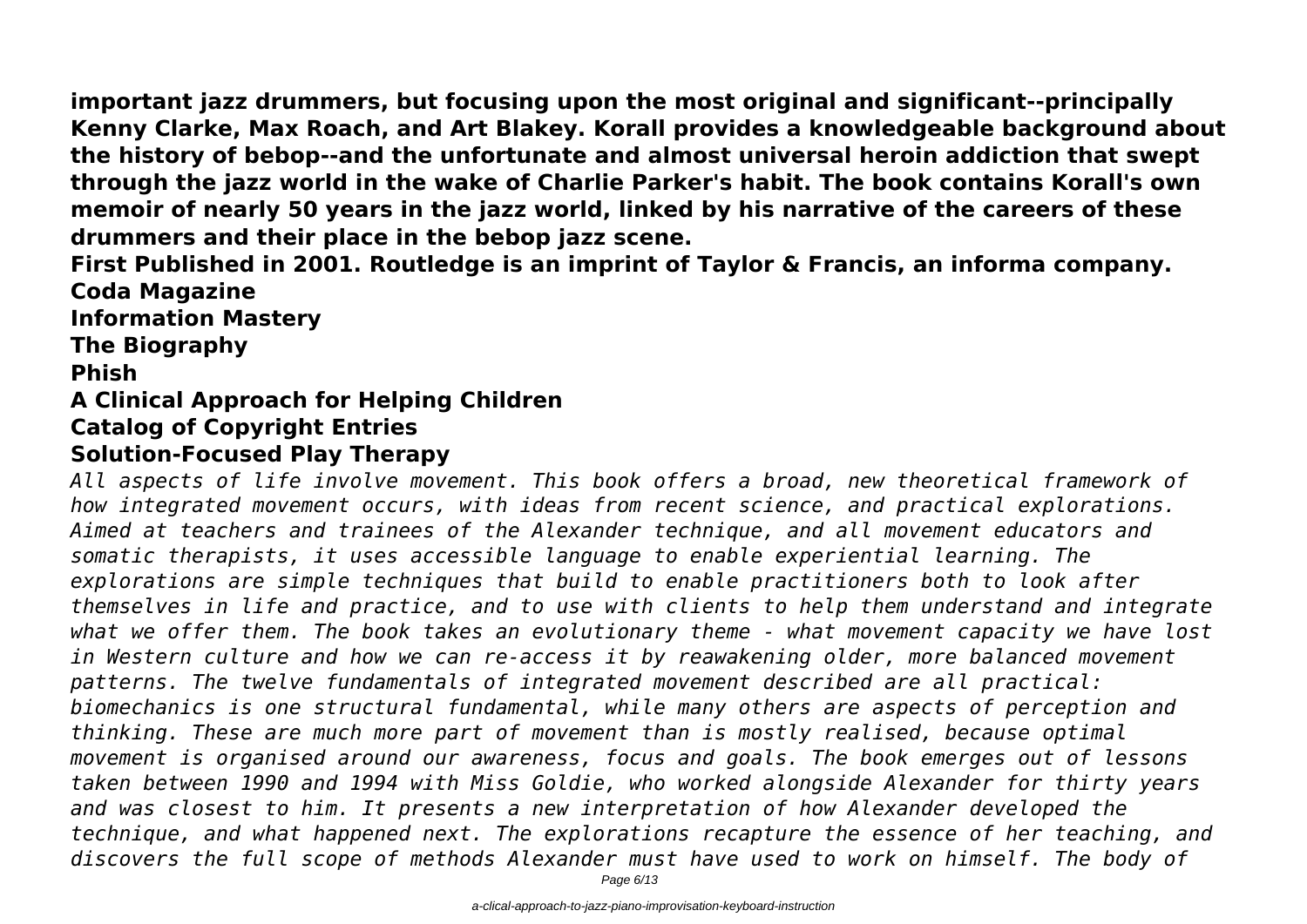*the book combines theory with practical explorations that take the reader step by step back to integrated movement. Part 1 introduces the twelve fundamentals, and how natural breathing emerges when they work together; Part 2 uses body-play, conscious guidance and control and physical pulls to bring all the musculature back into play, while Part 3 explores letting previously unknown integrated movements emerge out of a quiet system. The new scientific theories described will help the reader accept these very different physical experiences. These include left / right brain models; the concept that all our body's intelligence centres (including the brain) are cooperative networks and not hierarchical; the Polyvagal theory and*

*attachment theory; the two visual streams theory; spinal engine theory, tensegrity, and a new model of postural alignment; woven together to explain how we can live in a flow of dynamic balance.*

*Ugly Prey tells the riveting story of poor Italian immigrant Sabella Nitti, the first woman ever sentenced to hang in Chicago, in 1923, for the alleged murder of her husband. Journalist Emilie Le Beau Lucchesi leads readers through the case, showing how, with no evidence and no witnesses, Nitti was the target of an obsessed deputy sheriff and the victim of a faulty legal system. She was also—to the men who convicted her and reporters fixated on her—ugly. For that unforgiveable crime, the media painted her as a hideous, dirty, and unpredictable immigrant, almost an animal. Featuring two other fascinating women—the ambitious and ruthless journalist who helped demonize Sabella through her reports and the brilliant, beautiful, 23-year-old lawyer who helped humanize her with a jailhouse makeover—Ugly Prey is not just a page-turning courtroom drama but also a thought-provoking look at the intersection of gender, ethnicity, and class within the American justice system.*

*CD-ROM contains 11 bonus chapters and searchable text in PDF.*

*This book explores how, and why, the blues became a central component of English popular music in the 1960s. It is commonly known that many 'British invasion' rock bands were heavily influenced by Chicago and Delta blues styles. But how, exactly, did Britain get the blues? Blues records by African American artists were released in the United States in substantial numbers between 1920 and the late 1930s, but were sold primarily to black consumers in large urban centres and the rural south. How, then, in an era before globalization, when multinational record releases were rare, did English teenagers in the early 1960s encounter the music of Robert Johnson, Blind Boy Fuller, Memphis Minnie, and Barbecue Bob? Roberta Schwartz*

Page 7/13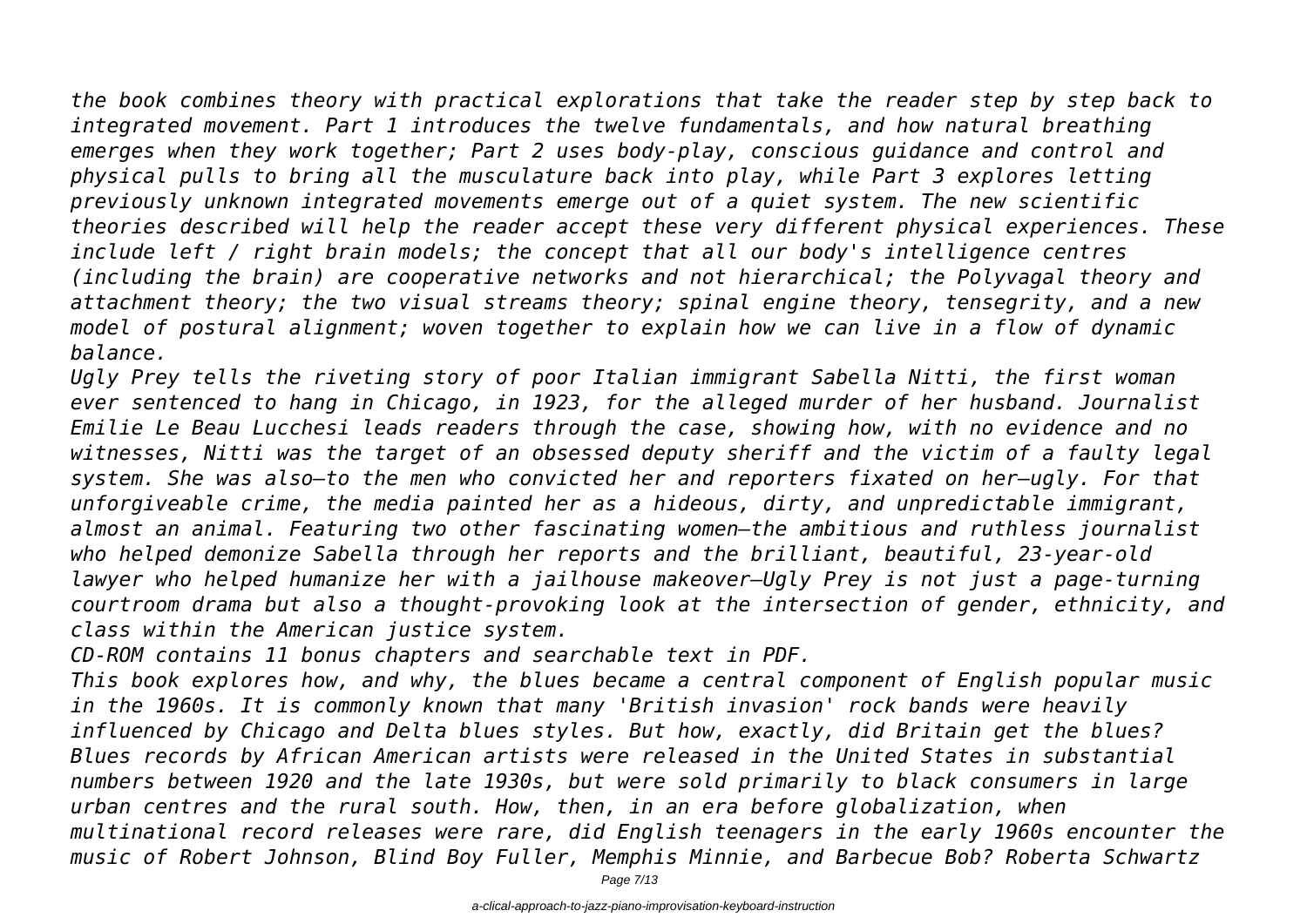*analyses the transmission of blues records to England, from the first recordings to hit English shores to the end of the sixties. How did the blues, largely banned from the BBC until the mid 1960s, become popular enough to create a demand for re-released material by American artists? When did the British blues subculture begin, and how did it develop? Most significantly, how did the music become a part of the popular consciousness, and how did it change music and expectations? The way that the blues, and various blues styles, were received by critics is a central concern of the book, as their writings greatly affected which artists and recordings were distributed and reified, particularly in the early years of the revival. 'Hot' cultural issues such as authenticity, assimilation, appropriation, and cultural transgression were also*

*part of the revival; these topics and more were interrogated in music periodicals by critics and fans alike, even as English musicians began incorporating elements of the blues into their common musical language. The vinyl record itself, under-represented in previous studies, plays a major part in the story of the blues in Britain. Not only did recordings shape perceptions and listening habits, but which artists were available at any given time also had an enormous impact on the British blues. Schwartz maps the influences on British blues and blues-rock performers and thereby illuminates the stylistic evolution of many genres of British popular music.*

*Jazz on the Line Bibliotherapy Billboard Alexander Technique Will You Take Me As I Am Clinical Calculations - E-Book*

*Qualitative Aspects of Decision Making*

*'After over 30 years in medical education, it has been very refreshing to read this book and realize that I still have more to learn.The authors build a bridge between educational principles and teaching in community clinical settings. An invaluable resource to community practitioners with a teaching role whether they are new to teaching or have had learners in their practice for many years.' Roger Strasser, in the Foreword As medical education evolves and becomes more evenly distributed between formal, university-based instruction and practical, work-based guidance, busy clinicians are increaslingly involved in training. Without formal teaching expertise, these clinicians often struggle with aspects of medical education, experience feelings of isolation, and are in need of teaching support. This comprehensive handbook provides a concise overview of*

Page 8/13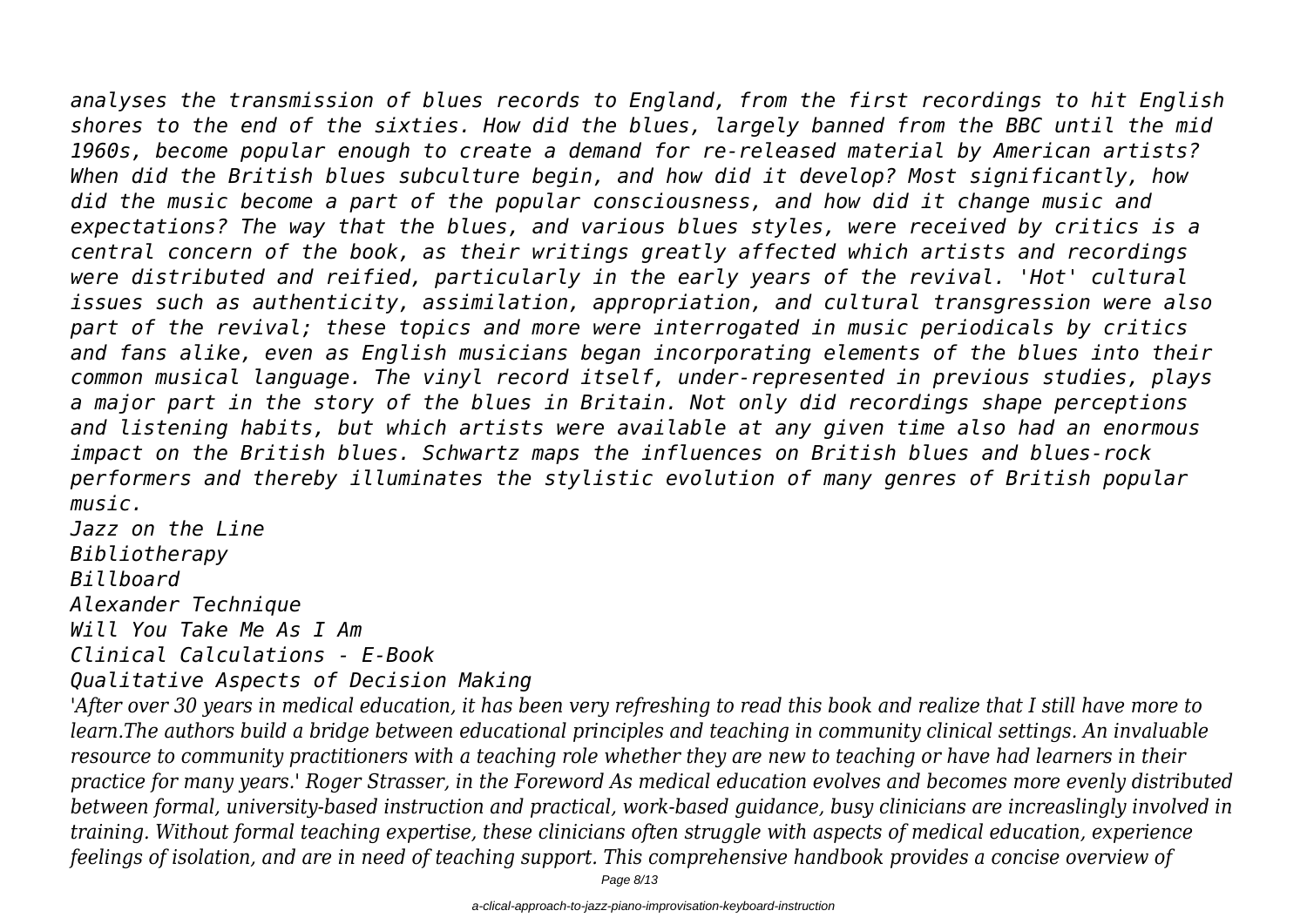*information required to implement up-to-date educational strategies, offers direction on academic principles and teaches clinicians how to manage learners. Designed specifically with busy physicians in mind, it is organized to act as both a quick trouble-shooting resource and a reflective educational guide. Community-based medical educators will find this manual stimulating reading, as will all clinicians in medical education.*

*The strong association between mental health and sleep is examined here in topics that include: Epidemiology of sleep disorders, co-morbidity with mental health disorders and impact on health and quality of life; Neurobiology of sleep; Neurobiology of circadian rhythms; Genetics of sleep disorders; Sleep disturbances in anxiety disorders; Sleep disturbances in mood disorders; Sleep disturbances in schizophrenia; Sleep disturbances in substance abuse disorders; Sleep disturbances and behavioral disturbances in children and adolescents; Sleep disturbances and behavioral disturbances in the elderly; Sleep disturbances and behavioral symptoms in medical patients; Effects of psychotropic medications on sleep continuity and sleep architecture; Circadian rhythm sleep disorders; New developments in sleep medications of relevance to mental health disorders; and Primary sleep disorders: identification and treatment by psychiatrists.*

*Papers of the international conference "A Voice as Something More," held at the University of Chicago in November 2015. Good,No Highlights,No Markup,all pages are intact, Slight Shelfwear,may have the corners slightly dented, may have slight color changes/slightly damaged spine.*

*An Epistemological Perspective*

*Music of Anthony Braxton*

*The Localization of a Global Music Form in Sydney*

*A Guide for Medical Educators*

*The Voice as Something More*

*Jazz Journal International*

*Multidisciplinary Perspectives on Creativity, Performance and Perception*

**When a jazz hero dies, rumors, speculation, gossip, and legend can muddle the real cause of death. In this book, Frederick J. Spencer, M.D., conducts an inquest on how jazz greats lived and died pursuing their art. Forensics, medical histories, death certificates, and biographies divulge the way many musical virtuosos really died. An essential reference source, Jazz and Death strives to correct misinformation and set the story straight. Reviewing the medical records of such jazz icons as Scott Joplin, James Reese Europe, Bennie Moten, Tommy Dorsey, Billie Holiday, Charlie Parker, Wardell Gray, and Ronnie Scott, the book spans decades, styles, and causes of death. Divided into disease categories, it covers such illnesses as ALS (Lou Gehrig's Disease), which killed Charlie Mingus, and tuberculosis, which caused the deaths of**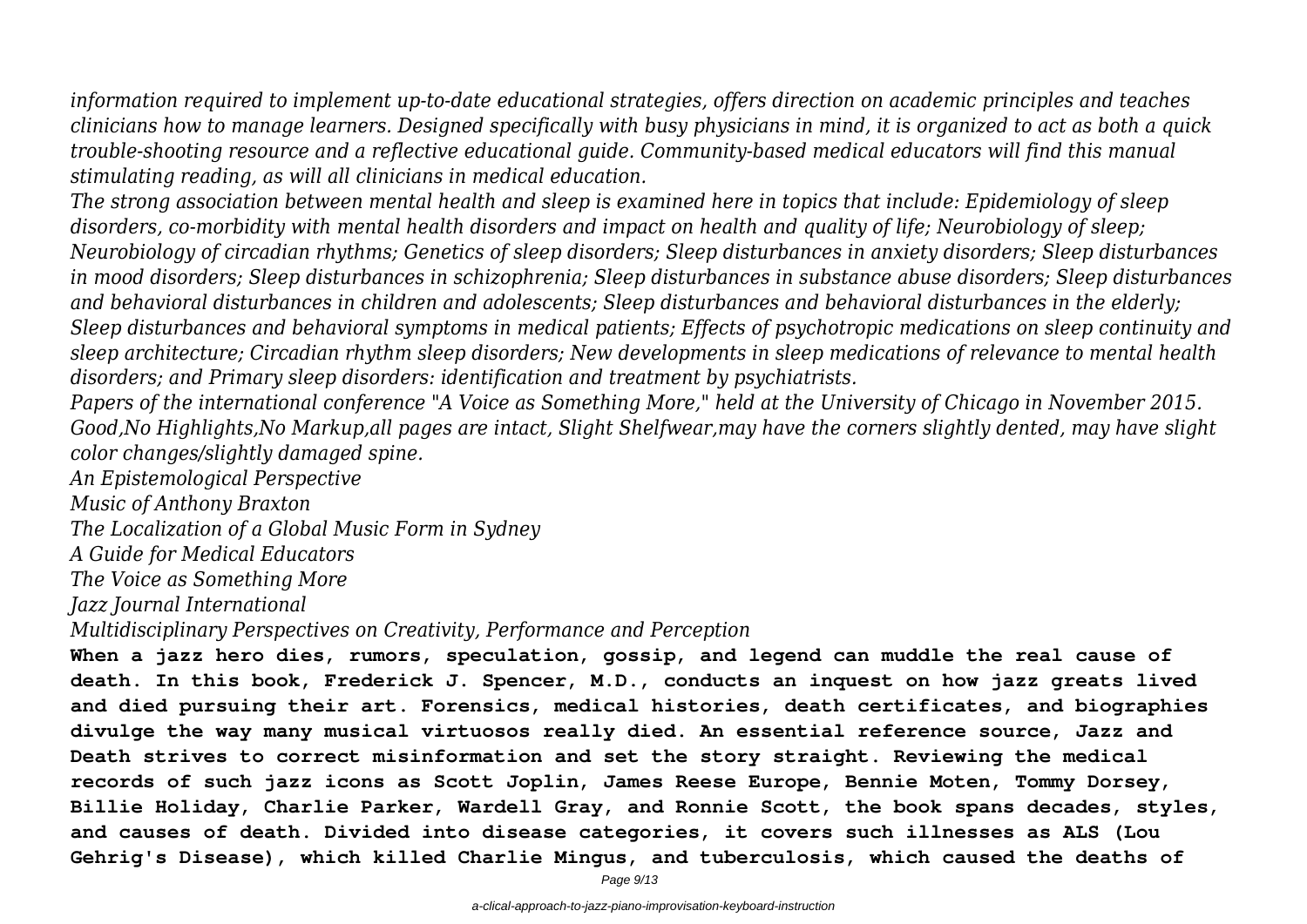**Chick Webb, Charlie Christian, Bubber Miley, Jimmy Blanton, and Fats Navarro. It notes the significance of dental disease in affecting a musician's embouchure and livelihood, as happened with Joe "King" Oliver. A discussion of Art Tatum's visual impairment leads to discoveries in the pathology of what blinded Lennie Tristano. Heavy drinking, even during Prohibition, was the norm in the clubs of New Orleans and Kansas City and in the ballrooms of Chicago and New York. Too often, the musical scene demanded that those who play jazz be "jazzed." After World War II, as heroin addiction became the hallmark of revolution, talented bebop artists suffered long absences from the bandstand. Many did jail time, and others succumbed to the ravages of "horse." With Jazz and Death, the causes behind the great jazz funerals may no longer be misconstrued. Its clinical and morbidly entertaining approach creates an invaluable compendium for jazz fans and scholars alike.**

**This book presents the recent positions, theories, and methods of artistic research in jazz, inviting readers to critically engage in and establish a sustained discourse regarding the theoretical, methodological, and analytic perspectives in the field of artistic practice-asresearch. This edited collection presents an in-depth discourse on shared and specific approaches to practice-as-research in jazz and popular music. A panel of eleven international contributors provide an understanding of the specificity of current practice in jazz and popular music, both improvisational and composed. The topics addressed throughout consider the cultural, institutional, epistemological, philosophical, ethical, and practical aspects of the discipline, as well as the influence of race, gender and politics. The book is structured in three parts: first, on topics related to improvisation, theory and history; second, on institutional and pedagogical positions; and third, on methodical approaches in four specific research projects conducted by the authors. In thinking outside established theoretical frameworks, this book invites further exploration and participation, and encourages practitioners, scholars, students and teachers at all academic levels to shape the future of jazz research collectively. It will be of interest to students in jazz and popular music studies, performance studies, improvisation studies, music philosophy, music aesthetics, and Western art music research. 'Guiding Neurosurgery' by Evidence provides it readers with a succinct review of comtemporary neurosugrical practice when evaluated by evidence-based medicine standards. It begins with an introduction of concept and principles of evidence-based medicine. The subsequent chapters**

**address the topics of brain tumor epidemiology, benign adult brain tumore, pediatric**

Page 10/13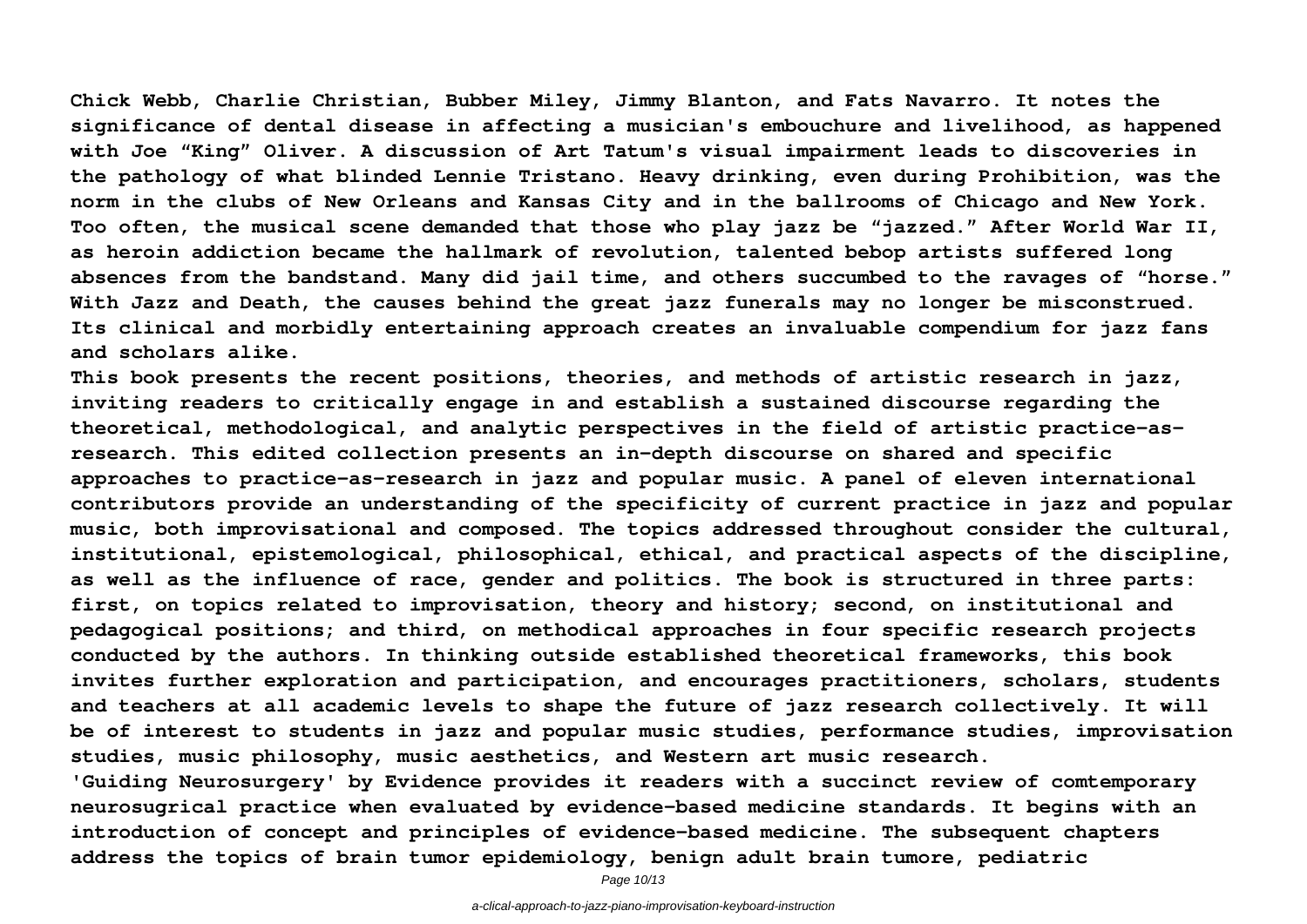**neurosurgery, endovascular treatment of cerebrovascular disorders, lumbar spine surgery, minimally invasive spine surgery, sterotactic readiosurgery, trauma, and the treatment of chronic pain disorders by neurostimulation. Each chapter summarizes the available literature and grades it according to the quality of the evidence-based medicine in neurosurgical highlights not only the usefullness of evidence-based medicine in neurosurgical practice, but also its limitations with regard to neurosurgical disorders that are frequently rare and therefore impossible to evaluate in randomized clinical trials. Neurological surgeons and neurologists, both practicing physicians and residents in training, will find in this publication valuable information about the practice of the different neurosurgical subspecialties by evidence-based medicine standards.**

**Exclusive interviews and behind-the-scenes observations capture the heart and soul of this popular band through an overview of its history, collaborative efforts, successes and failures, and the impact drugs had in bringing it all to an end.**

**A Monthly Schedule of Events Targeting Madison's African-American Community Drummin' Men**

**Community-Based Medical Education**

**Pain in the Offering**

**A Clinical Approach**

**Artistic Research in Jazz**

**Informal Learning, Practitioner Inquiry and Occupational Education**

In its 114th year, Billboard remains the world's premier weekly music publication and a diverse digital, events, brand, content and data licensing platform. Billboard publishes the most trusted charts and offers unrivaled reporting about the latest music, video, gaming, media, digital and mobile entertainment issues and trends.

The contemporary music magazine.

Music and Hearing Aids: A Clinical Approach is written for hearing health care professionals working with hard-of-hearing musicians and music lovers. This highly relevant book breaks down the research for how music can, and should, be processed through modern hearing aids and offers the busy audiologist clinically based strategies to optimize the sound of amplified music for hard-of-hearing people. With an easy-to-read style, this text meets audiologists where they are by providing a primer on wavelength acoustics, as well as walking the reader through the basics of music needed to understand the research available. in addition, this professional resource highlights gaps in the research and technology,

Page 11/13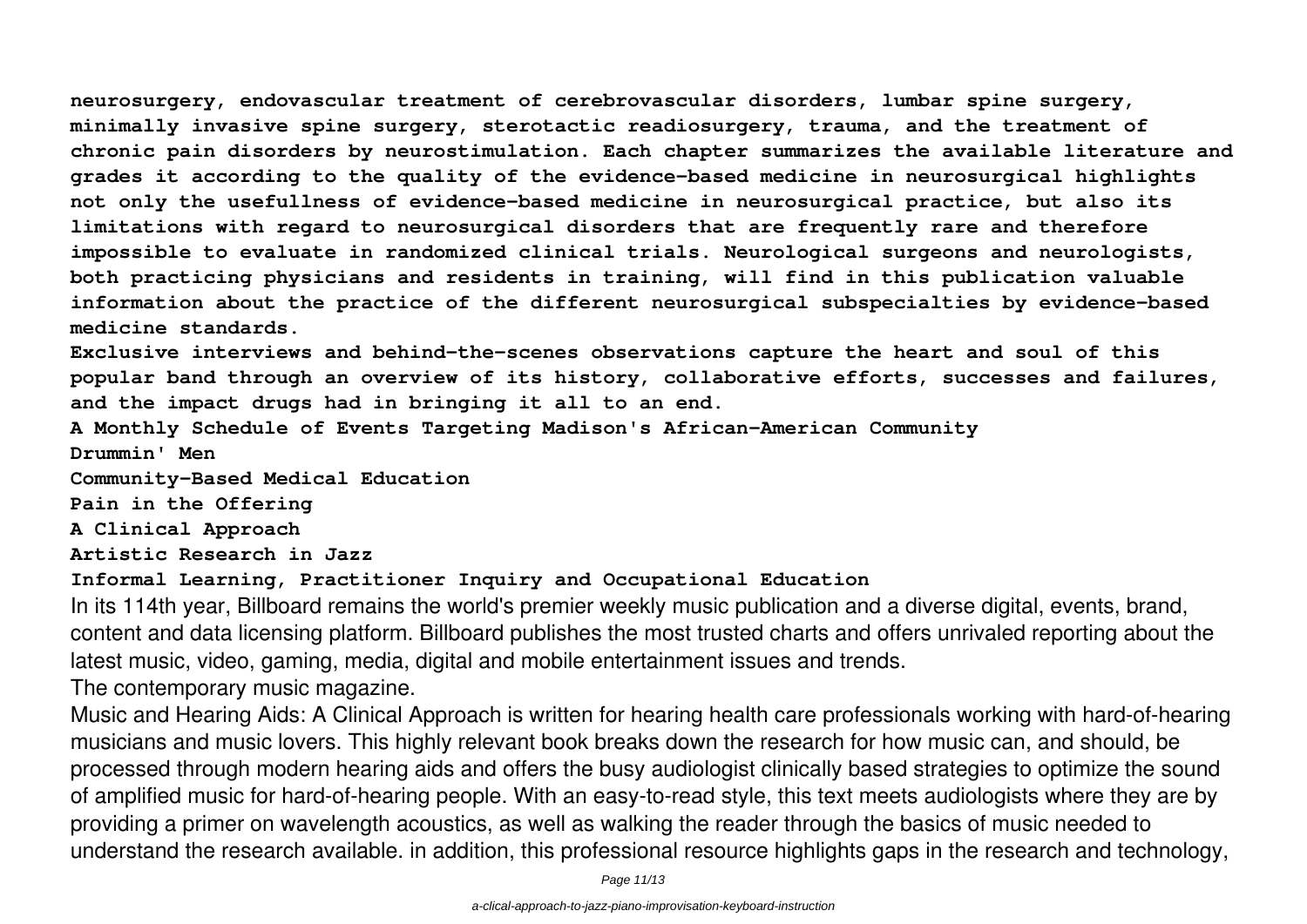offering a clear picture of the room for growth available in the field. Key Features \* A wide range of information covered in a concise text with 26 figures and 7 tables \* Statements throughout the book of where more work still needs to be done with 12 mini-experiments that could form the basis of student research projects \* A balanced discussion of clinical practice and research \* A chapter on "A return to older technology?" that includes input from many musicians who wear hearing aids \* 15 audio files that serve to drive home the points presented in the text

New York magazine was born in 1968 after a run as an insert of the New York Herald Tribune and quickly made a place for itself as the trusted resource for readers across the country. With award-winning writing and photography covering everything from politics and food to theater and fashion, the magazine's consistent mission has been to reflect back to its audience the energy and excitement of the city itself, while celebrating New York as both a place and an idea.

Down Beat

New York Magazine

The Heartbeat of Jazz: The Bebop Years

An Innocent Woman and the Death Sentence That Scandalized Jazz Age Chicago

Austral Jazz

#### Third series

### Children's Guided Participation in Jazz Improvisation

Musical imagination and creativity are amongst the most abstract and complex aspects of musical behaviour. This book is a wide ranging, multidisciplinary review of the latest theory and research on musical creativity, performance and perception by some of the most eminent scholars in their respective disciplines.

When a jazz artist dies, rumors, speculation, gossip, and legend can muddle the real cause of death. Creating an essential reference source, Jazz and Death strives to correct misinformation and set the story straight.

"Pain in the Offering" is destined to encourage those who struggle with chronic pain or illness. This is not another self-help manual with quick, easy steps to wellness. Yet, it is sure to lift the spirits of those who have had their fill of them. Each chapter is brief, inspiring and enjoyable. The reader can expect "motivational talks" as opposed to a litany of "how to" lectures. Rather than take a dry clinical approach to the topic of pain, Michaels identifies with the reader by sharing his own struggles. As the subtitle suggest, this book is about hoping and coping in a world of hurt. Because of the whimsical style in which it is presented, Pastor Michaels story reaches a diverse audience - even those who don't suffer chronic issues! Pain in the Offering would best be described as a journey, written in similar fashion to Blue Like Jazz. It is touching, humorous, entertaining and honest. Most importantly, Michaels story will change how people think about physical suffering. It is a resource that will surely be recommended by health professionals and ministers alike.

First Published in 1993 Bibliotherapy provides literature for mental health professionals which can be used with a clinical approach in helping Page 12/13